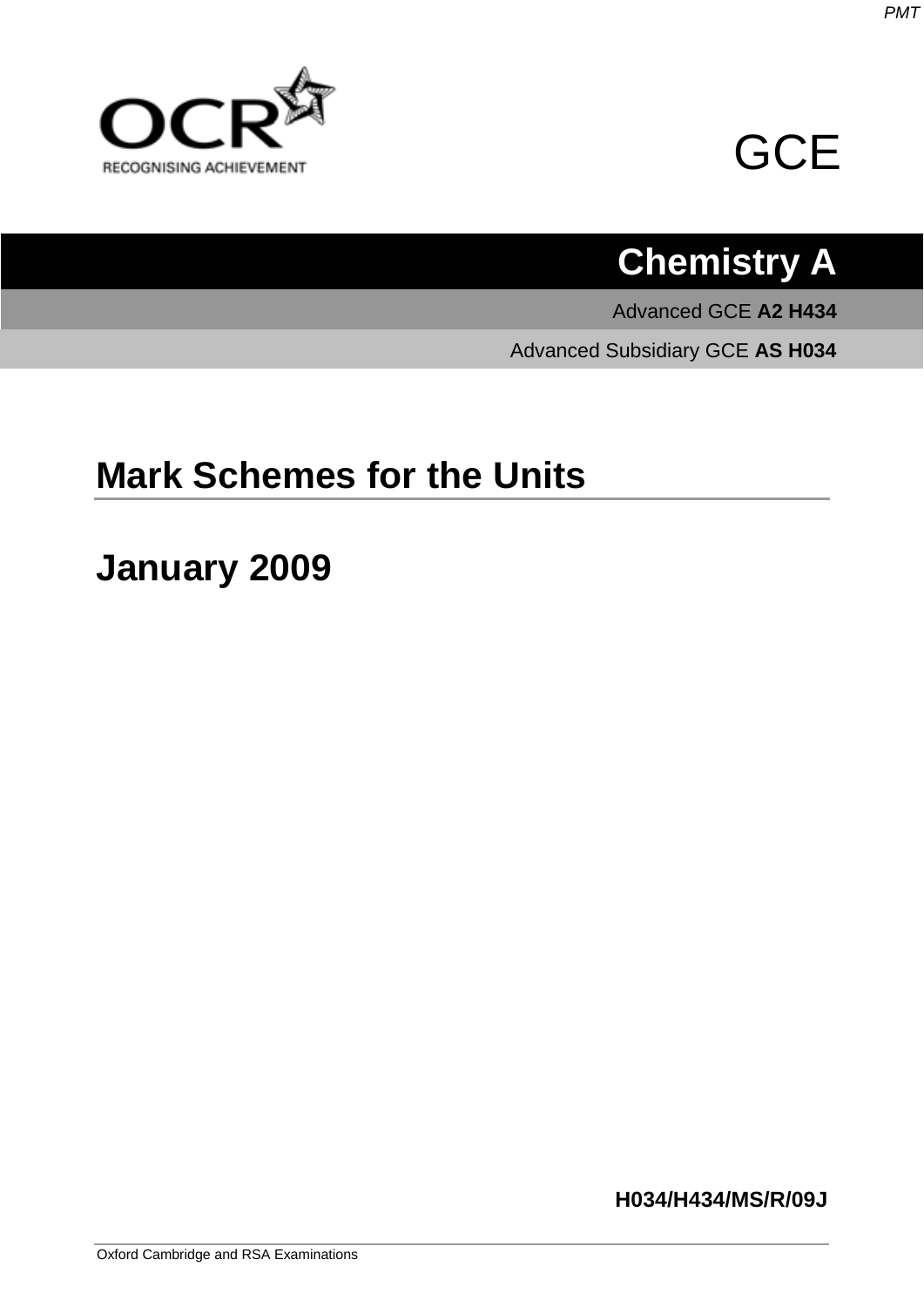OCR (Oxford Cambridge and RSA) is a leading UK awarding body, providing a wide range of qualifications to meet the needs of pupils of all ages and abilities. OCR qualifications include AS/A Levels, GCSEs, OCR Nationals, Key Skills, Entry Level qualifications, NVQs and vocational qualifications in areas such as IT, business, languages, teaching/training, administration and secretarial skills.

It is also responsible for developing new syllabuses to meet national requirements and the needs of students and teachers. OCR is a not-for-profit organisation; any surplus made is invested back into the establishment to help towards the development of qualifications and support which keep pace with the changing needs of today's society.

This mark scheme is published as an aid to teachers and students, to indicate the requirements of the examination. It shows the basis on which marks were awarded by Examiners. It does not indicate the details of the discussions which took place at an Examiners' meeting before marking commenced.

All Examiners are instructed that alternative correct answers and unexpected approaches in candidates' scripts must be given marks that fairly reflect the relevant knowledge and skills demonstrated.

Mark schemes should be read in conjunction with the published question papers and the Report on the Examination.

OCR will not enter into any discussion or correspondence in connection with this mark scheme.

© OCR 2009

Any enquiries about publications should be addressed to:

OCR Publications PO Box 5050 Annesley NOTTINGHAM NG15 0DL

Telephone: 0870 770 6622 Facsimile: 01223 552610 E-mail: publications@ocr.org.uk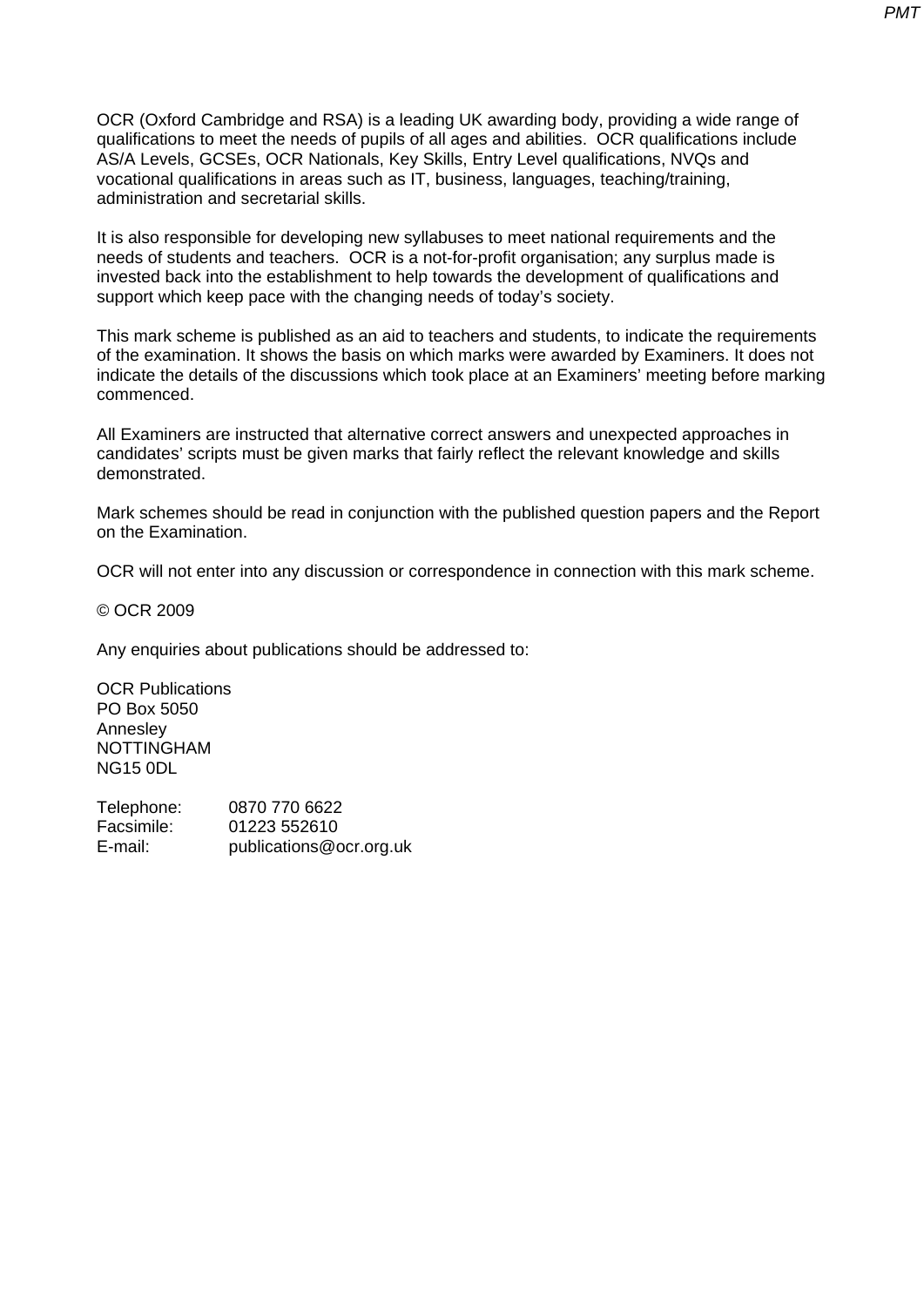*PMT*

#### **CONTENTS**

## **Advanced GCE Chemistry (H434)**

## **Advanced Subsidiary GCE Chemistry (H034)**

#### **MARK SCHEME FOR THE UNITS**

| <b>Unit/Content</b>     | Page |
|-------------------------|------|
| F321                    | 1    |
| <b>Grade Thresholds</b> | 11   |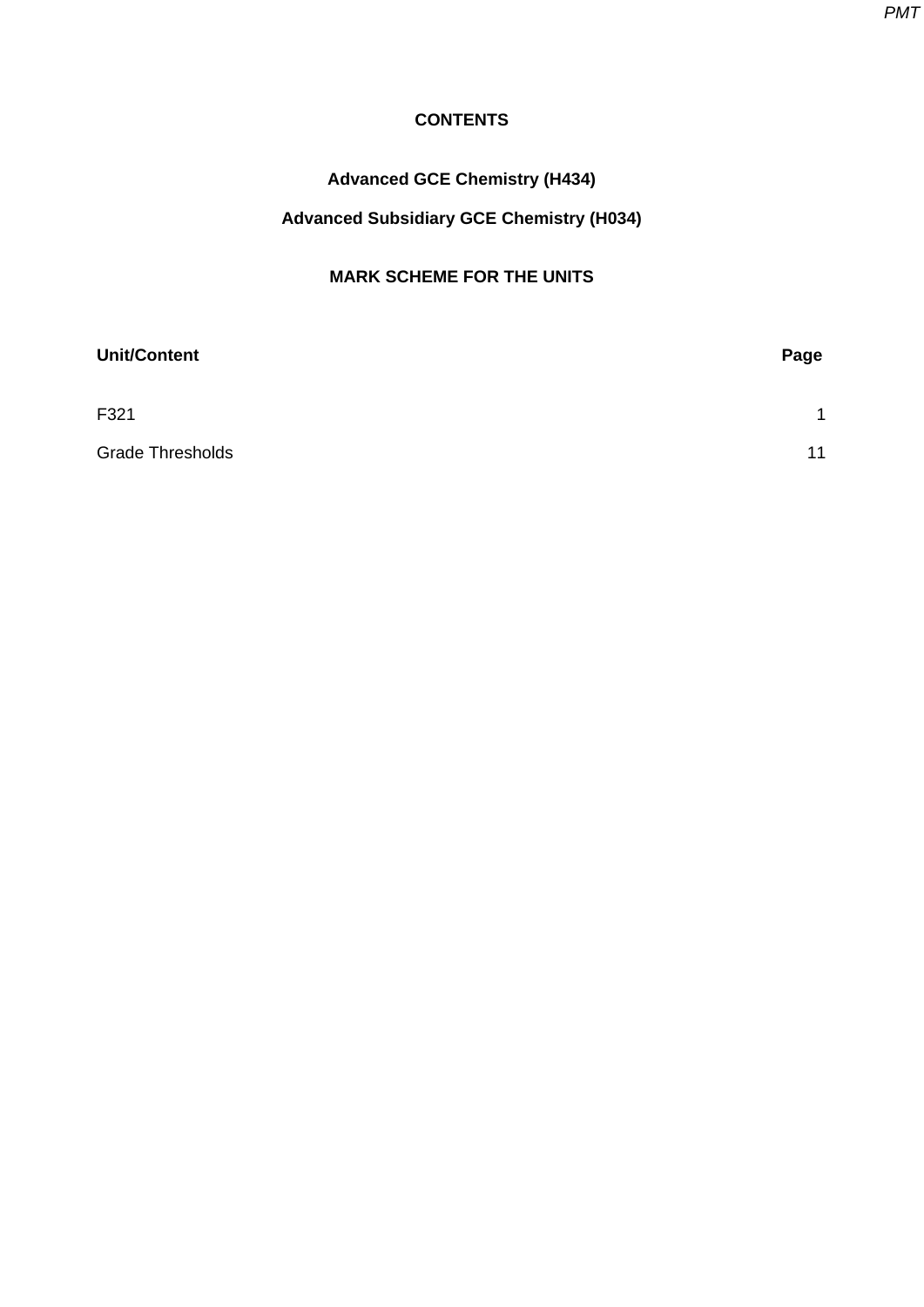F321 **Mark Scheme** Mark Scheme January 2009

# **F321**

<span id="page-3-0"></span>

| Question |     | <b>Expected Answers</b>                                                                                                                                              | <b>Marks</b> | <b>Additional Guidance</b>                                                                                                                                                                                                                                                                                                                                                                                                                                                           |
|----------|-----|----------------------------------------------------------------------------------------------------------------------------------------------------------------------|--------------|--------------------------------------------------------------------------------------------------------------------------------------------------------------------------------------------------------------------------------------------------------------------------------------------------------------------------------------------------------------------------------------------------------------------------------------------------------------------------------------|
| a        |     | (atoms of the) same element OR same atomic no.<br>OR no. of protons<br><b>AND</b><br>with different numbers of neutrons OR different masses√                         | 1            | <b>IGNORE</b> 'same number of electrons'<br>DO NOT ALLOW 'different numbers of electrons'<br><b>DO NOT ALLOW</b> 'different relative atomic masses<br>DO NOT ALLOW 'elements with different numbers of<br>neutrons' without mention of same protons OR same<br>atomic number                                                                                                                                                                                                         |
|          | ij. | same (number of) electrons (in the outer shell)<br><b>OR</b><br>same electron configuration OR structure √                                                           | $\mathbf 1$  | DO NOT ALLOW different number of protons<br><b>IGNORE</b> 'same number of protons'<br><b>IGNORE</b> 'they are both carbon' OR 'they are both the<br>same element'                                                                                                                                                                                                                                                                                                                    |
|          | iii | mass of the isotope compared to 1/12th<br><b>OR</b><br>mass of the atom compared to 1/12th $\checkmark$<br>(the mass of a) carbon-12 OR $^{12}C$ (atom) $\checkmark$ | $\mathbf{2}$ | <b>IGNORE</b> reference to average OR weighted mean<br>(i.e. correct definition of relative atomic mass will score<br>both marks)<br>ALLOW mass of a mole of the isotope/atom with 1/12th<br>the mass of a <b>mole OR</b> 12 g of $\checkmark$<br>carbon-12 $\checkmark$<br><b>ALLOW 2 marks for:</b><br>'mass of the isotope OR mass of the atom compared to<br>$12^{\circ}$ C atom given a mass of 12.0'<br>i.e. 'given a mass of 12' communicates the same idea as<br>$1/12$ th.' |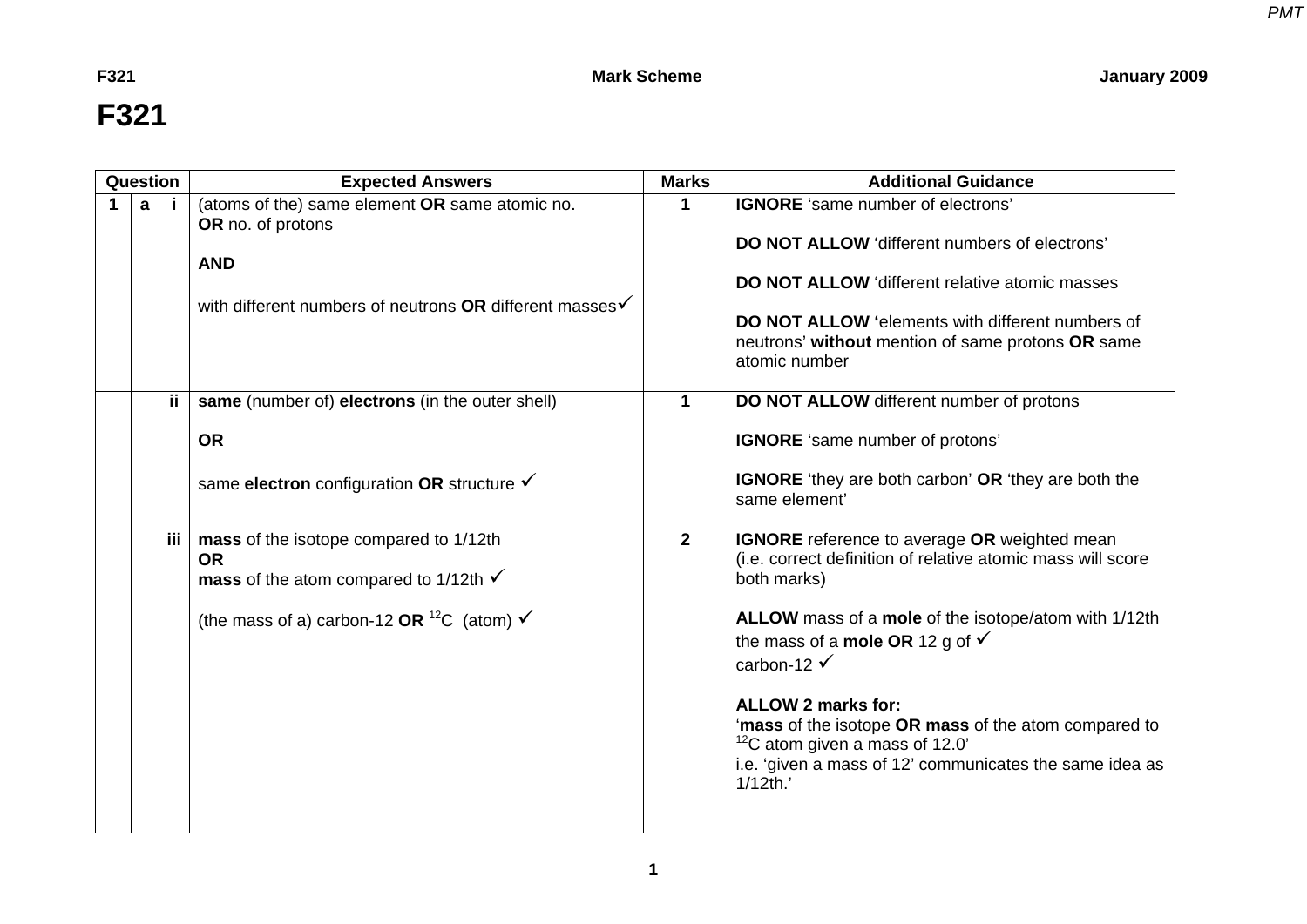| F321 | <b>Mark Scheme</b> | January 2009 |
|------|--------------------|--------------|
|      |                    |              |

| Question |   | <b>Expected Answers</b>                                                                              | <b>Marks</b>    | <b>Additional Guidance</b>                                                    |
|----------|---|------------------------------------------------------------------------------------------------------|-----------------|-------------------------------------------------------------------------------|
|          |   |                                                                                                      |                 | ALLOW 12C OR C12                                                              |
|          |   |                                                                                                      |                 |                                                                               |
|          |   |                                                                                                      |                 |                                                                               |
|          |   |                                                                                                      |                 | <b>ALLOW FOR 2 MARKS:</b>                                                     |
|          |   |                                                                                                      |                 | mass of the isotope                                                           |
|          |   |                                                                                                      |                 | mass of 1/12th mass of carbon - 12                                            |
|          |   |                                                                                                      |                 | i.e. fraction is equivalent to 'compared to'                                  |
|          |   |                                                                                                      |                 | ALLOW 1 MARK FOR a mix of mass of atom and mass                               |
|          |   |                                                                                                      |                 | of mole of atoms, i.e.:<br>'mass of the isotope/mass of an atom compared with |
|          |   |                                                                                                      |                 | 1/12th the mass of a mole OR 12 g of carbon-12.'                              |
|          |   |                                                                                                      |                 |                                                                               |
|          | b |                                                                                                      | $5\phantom{.0}$ | Use annotations with ticks, crosses etc. for this part.                       |
|          |   |                                                                                                      |                 | All five marking points are independent                                       |
|          |   | giant covalent (lattice) $\checkmark$                                                                |                 | ALLOW giant atomic OR giant molecular OR<br>macromolecular                    |
|          |   | layers $\checkmark$                                                                                  |                 | <b>ALLOW</b> planes OR sheets                                                 |
|          |   |                                                                                                      |                 | Allow diagram showing at least two layers                                     |
|          |   | Each of the three properties below must be linked to                                                 |                 |                                                                               |
|          |   | explanation                                                                                          |                 | Electron(s) must be spelt correctly ONCE                                      |
|          |   | good conductor - because it has mobile electrons OR<br>delocalised electrons OR electrons can move V |                 |                                                                               |
|          |   |                                                                                                      |                 |                                                                               |
|          |   | high melting / boiling point - because strong OR covalent                                            |                 | DO NOT ALLOW 'strong ionic bonds' OR strong metallic<br>bonds.                |
|          |   | bonds have to be broken √                                                                            |                 |                                                                               |
|          |   | soft - because there are van der Waals' forces OR                                                    |                 |                                                                               |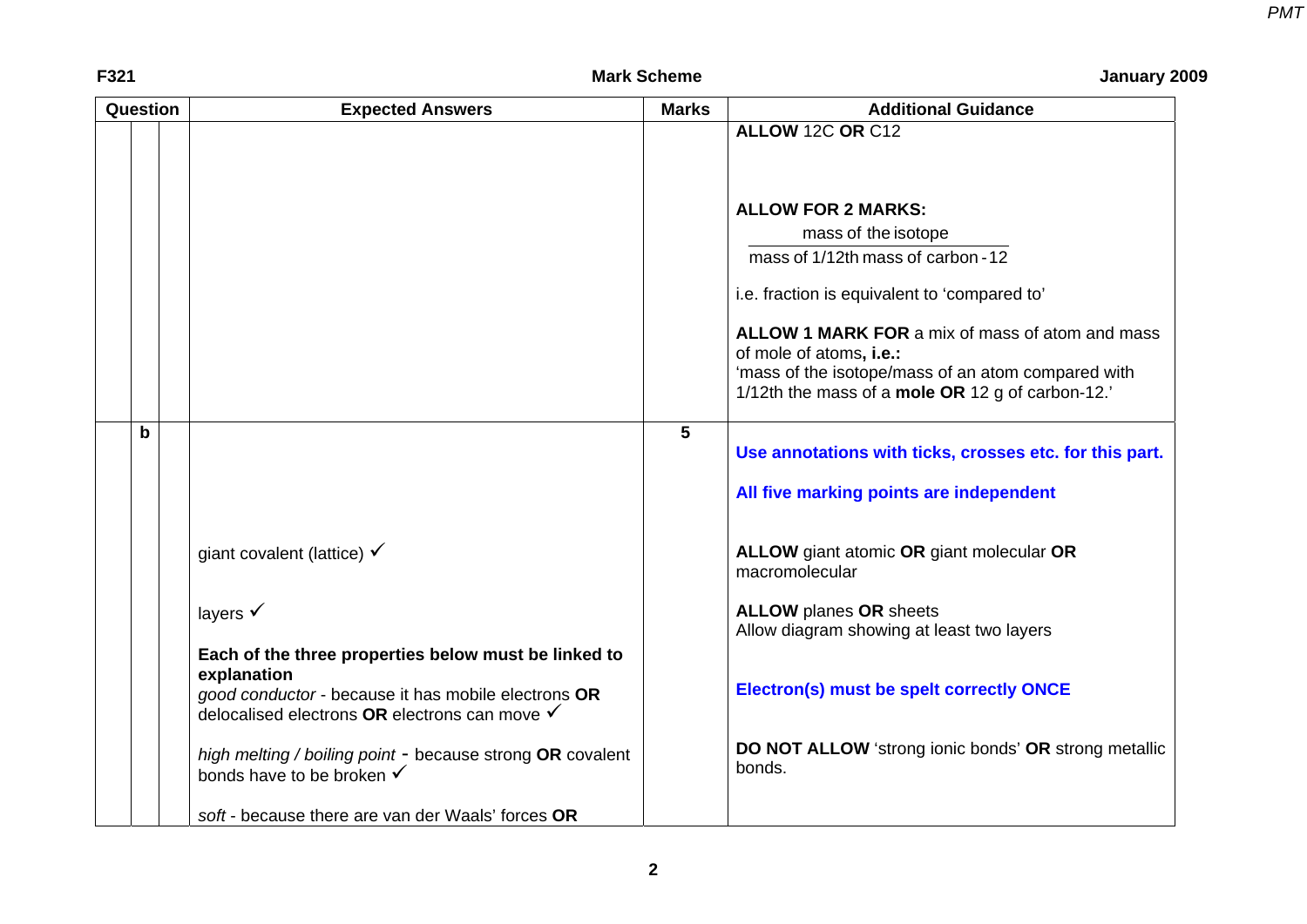#### F321 **Mark Scheme** Mark Scheme January 2009

| <b>Question</b> |   |    | <b>Expected Answers</b>                                                                                                                                                        | <b>Marks</b> | <b>Additional Guidance</b>                                                                                                                                                                                       |
|-----------------|---|----|--------------------------------------------------------------------------------------------------------------------------------------------------------------------------------|--------------|------------------------------------------------------------------------------------------------------------------------------------------------------------------------------------------------------------------|
|                 | C |    | intermolecular forces OR weak bonds OR weak forces<br>between the layers<br>OR.<br>soft - because layers can slide $\checkmark$<br>0.0268 OR 0.027 OR 0.02675 mol $\checkmark$ |              | NO OTHER ACCEPTABLE ANSWER                                                                                                                                                                                       |
|                 |   | ji | 1.61 x 10 <sup>22</sup> $\checkmark$                                                                                                                                           |              | ALLOW 1.6 x $10^{22}$ up to calculator value<br><b>ALLOW</b><br><b>ECF</b> answer to (i) $\times$ 6.02 x 10 <sup>23</sup><br><b>ALLOW</b> any value for $N_A$ in the range:<br>6.0 x $10^{23} - 6.1$ x $10^{23}$ |
|                 |   |    | <b>Total</b>                                                                                                                                                                   | 11           |                                                                                                                                                                                                                  |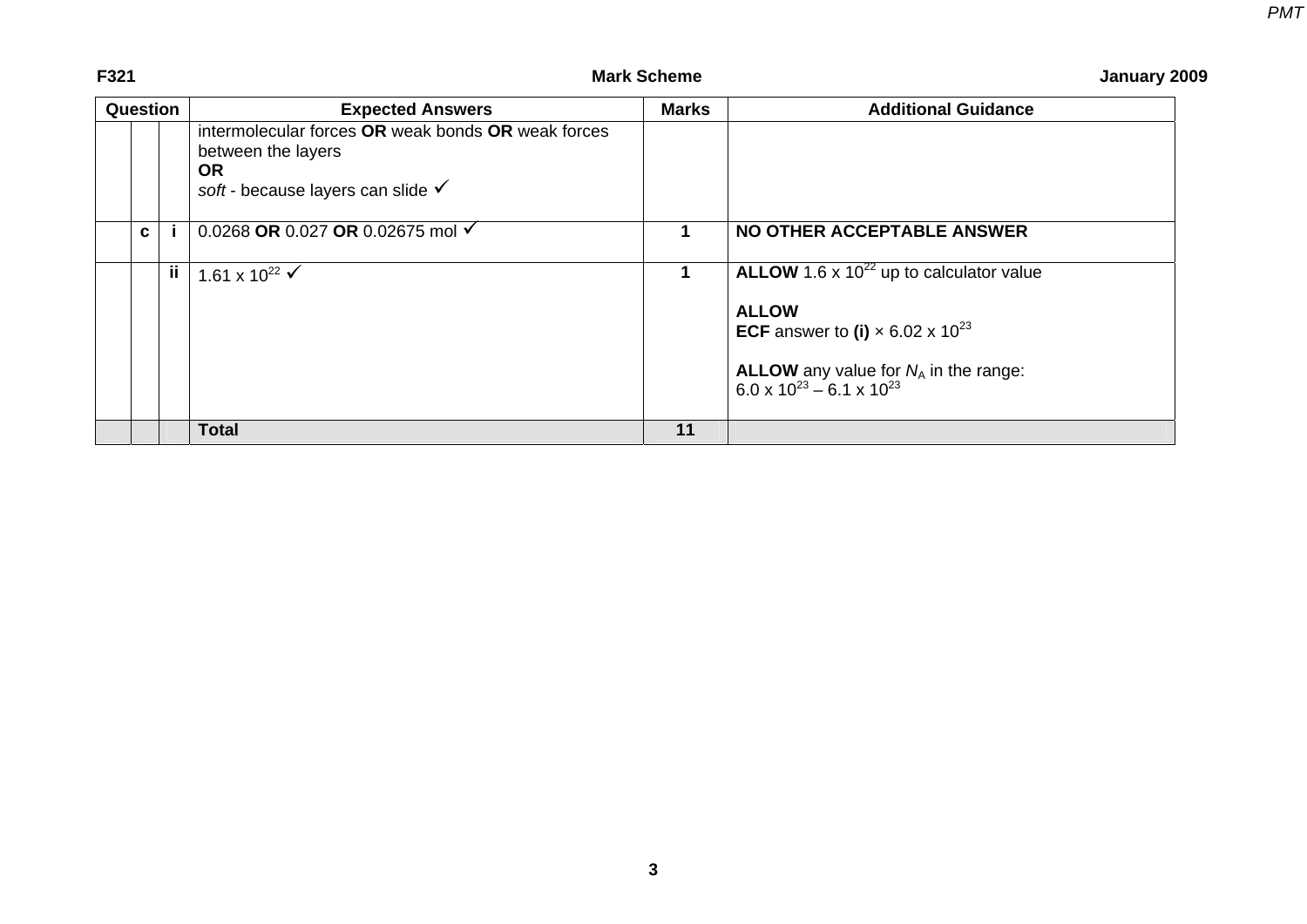| Question       |             |     | <b>Expected Answers</b>                                                                                                                                                                              | <b>Marks</b> | <b>Additional Guidance</b>                                                                                                                                              |
|----------------|-------------|-----|------------------------------------------------------------------------------------------------------------------------------------------------------------------------------------------------------|--------------|-------------------------------------------------------------------------------------------------------------------------------------------------------------------------|
| $\overline{2}$ | a           |     | a shared pair of electrons $\checkmark$                                                                                                                                                              | 1            | ALLOW any response that communicates electron pair<br><b>ALLOW</b> shared pairs                                                                                         |
|                |             | ij. | $\infty$<br>(X) H<br>H<br>N<br>H                                                                                                                                                                     | $\mathbf 1$  | Must be 'dot-and-cross'<br>circles for outer shells <b>NOT</b> needed<br><b>IGNORE</b> inner shells<br>Non-bonding electrons of N do not need to be shown as<br>a pair. |
|                |             | iii | Shape: pyramidal OR (trigonal) pyramid √<br>Explanation:<br>There are 3 bonded pairs and 1 lone pair $\checkmark$<br>Lone pairs repel more than bonded pairs $\checkmark$                            | $\mathbf{3}$ | ALLOW 'bonds' for 'bonded pairs'<br>DO NOT ALLOW 'atoms repel'<br>DO NOT ALLOW electrons repel<br>ALLOW LP for 'lone pair'<br><b>ALLOW BP for bonded pair</b>           |
|                | $\mathbf b$ | Ť.  | 1s <sup>2</sup> 2s <sup>2</sup> 2p <sup>6</sup> 3s <sup>2</sup> 3p <sup>6</sup> √                                                                                                                    | $\mathbf 1$  | <b>ALLOW</b> subscripts                                                                                                                                                 |
|                |             | ii. | H<br>Н<br>H<br>$\bullet$ x<br>H<br>'Dot-and-cross' diagram to show four shared pairs of<br>electrons one of which is a dative covalent bond (which<br>must consist of the same symbols) $\checkmark$ | $\mathbf 1$  | <b>IGNORE</b> inner shells<br>IGNORE '+' sign BUT a DO NOT ALLOW '-' sign.<br>Brackets and circles not required                                                         |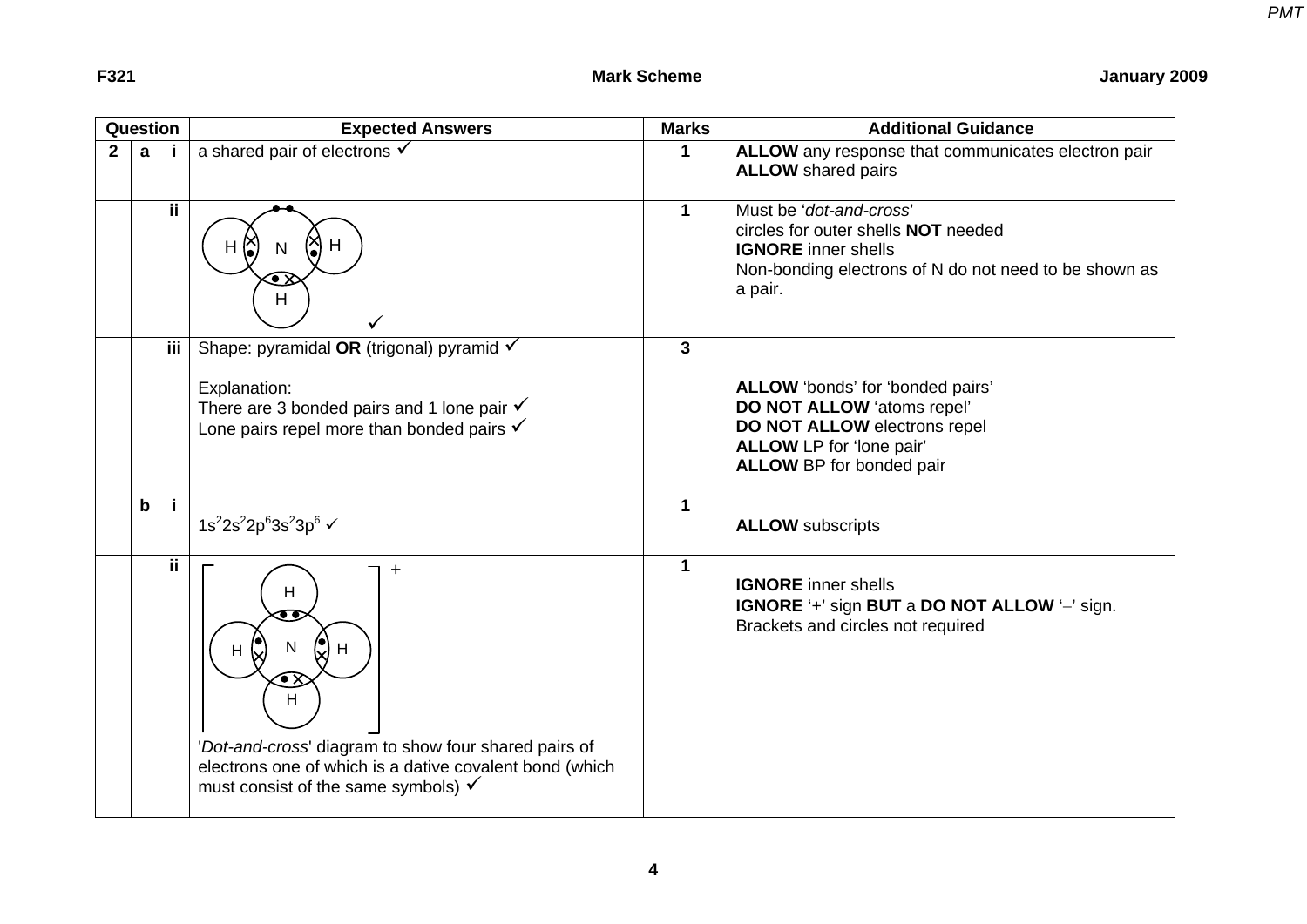| Question | <b>Expected Answers</b>                                                                                              | <b>Marks</b>   | <b>Additional Guidance</b>                                                                                                                                                                                                                                                                                          |
|----------|----------------------------------------------------------------------------------------------------------------------|----------------|---------------------------------------------------------------------------------------------------------------------------------------------------------------------------------------------------------------------------------------------------------------------------------------------------------------------|
| iii      | tetrahedral √<br>109.5 $\degree$ $\checkmark$                                                                        | $\overline{2}$ | <b>ALLOW 109-110°</b>                                                                                                                                                                                                                                                                                               |
| iv       | ions OR electrons cannot move in a solid $\checkmark$<br><b>ions</b> can move OR are mobile in solution $\checkmark$ | $\overline{2}$ | ALLOW ions can move in liquid<br>DO NOT ALLOW ions can move when molten<br><b>ALLOW 1 mark for:</b><br>'lons can only move in solution'                                                                                                                                                                             |
| C        | $2NH_3$ + H <sub>2</sub> SO <sub>4</sub> $\rightarrow$ (NH <sub>4</sub> ) <sub>2</sub> SO <sub>4</sub> $\checkmark$  | $\mathbf 1$    | <b>ALLOW</b> 2NH <sub>4</sub> OH + H <sub>2</sub> SO <sub>4</sub> $\rightarrow$ (NH <sub>4</sub> ) <sub>2</sub> SO <sub>4</sub> + 2H <sub>2</sub> O<br><b>ALLOW</b> NH <sub>3</sub> + H <sup>+</sup> $\rightarrow$ NH <sub>4</sub> <sup>+</sup><br><b>ALLOW</b> any correct multiple<br><b>IGNORE</b> state symbols |
| ii.      | when the H <sup>+</sup> in an acid is replaced by a metal ion OR an<br>ammonium ion OR a + ion $\checkmark$          | $\mathbf{1}$   | ALLOW H for H <sup>+</sup> :<br>ALLOW 'metal' for 'metal ion<br>i.e.: H in an acid can be replaced by a metal                                                                                                                                                                                                       |
| iii      | accepts a proton OR accepts $H^*$ $\checkmark$                                                                       | $\mathbf 1$    | ALLOW donates a lone pair<br><b>ALLOW</b> removes H <sup>+</sup><br>ALLOW forms OH <sup>-</sup> ions                                                                                                                                                                                                                |
| iv       | 132.1 $\checkmark$                                                                                                   | $\mathbf 1$    | <b>IGNORE</b> units<br><b>NO OTHER ACCEPTABLE ANSWER</b>                                                                                                                                                                                                                                                            |
|          | <b>Total</b>                                                                                                         | 15             |                                                                                                                                                                                                                                                                                                                     |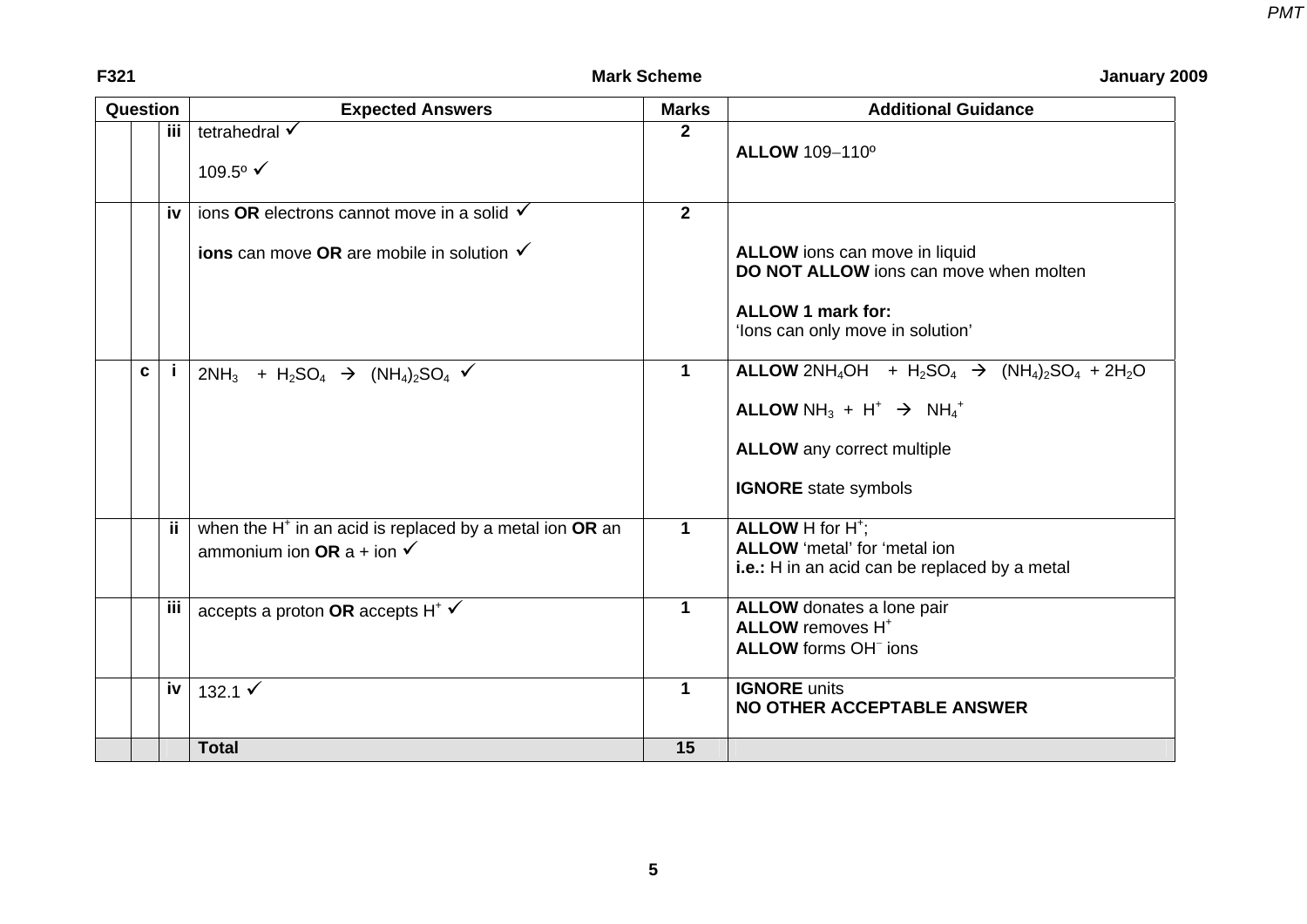|              | Question |            | <b>Expected Answers</b>                                                                                                | <b>Marks</b>   | <b>Additional Guidance</b>                                                                                                                                                                         |
|--------------|----------|------------|------------------------------------------------------------------------------------------------------------------------|----------------|----------------------------------------------------------------------------------------------------------------------------------------------------------------------------------------------------|
| $\mathbf{3}$ | a        |            | white precipitate OR white solid $\checkmark$                                                                          |                | DO NOT ALLOW goes white / cloudy / milky / off-white<br>DO NOT ALLOW creamy white precipitate<br><b>ALLOW</b> milky white precipitate                                                              |
|              |          | ij.        | $Ag^+(aq) + Cl^-(aq) \longrightarrow AgCl(s)$<br>Balanced equation correct √                                           | $\overline{2}$ | <b>ALLOW 2 marks</b><br>$AgNO3(aq) + Cl-(aq) \longrightarrow AgCl(s) + NO3-(aq)$<br>(equation mark and state symbol mark)                                                                          |
|              |          |            | ALL state symbols correct √                                                                                            |                | <b>ALLOW 1 mark for:</b><br>$AgNO3(aq) + NaCl(aq) \rightarrow AgCl(s) + NaNO3(aq)$<br>(state symbol mark)                                                                                          |
|              |          |            |                                                                                                                        |                | ALLOW 1 mark for the state symbols for THESE<br>balanced equation ONLY:<br>$Ag^{2+}(aq) + 2Cl^{-}(aq) \longrightarrow AgCl_{2}(s)$<br>$Ag(aq) + Cl(aq) \longrightarrow AgCl(s)$                    |
|              |          | <b>iii</b> | (precipitate) dissolves OR disappears OR goes<br>colourless OR goes clear √                                            | 1              | <b>ALLOW</b> forms a solution                                                                                                                                                                      |
|              | b        |            | removes or kills bacteria OR kills germs OR<br>kills micro-organisms OR make it safe to drink OR<br>sterilises water √ | 1              | ALLOW to make water potable<br><b>IGNORE</b> virus<br>DO NOT ALLOW 'purifies water'<br><b>DO NOT ALLOW 'antiseptic'</b>                                                                            |
|              |          | ii.        | it is toxic OR poisonous OR could form chlorinated<br>hydrocarbons √                                                   | 1              | <b>ALLOW forms carcinogens OR forms toxins</b><br><b>DO NOT ALLOW harmful</b><br><b>DO NOT ALLOW</b> 'it causes cancer'<br>(chlorine is not a carcinogen)<br><b>DO NOT ALLOW 'irritates lungs'</b> |
|              | C        | j.         | $Cl2$ is 0 AND HCl is -1 AND HClO is (+)1 $\checkmark$                                                                 | $\mathbf 1$    | ALLOW 1-<br>ALLOW 1+                                                                                                                                                                               |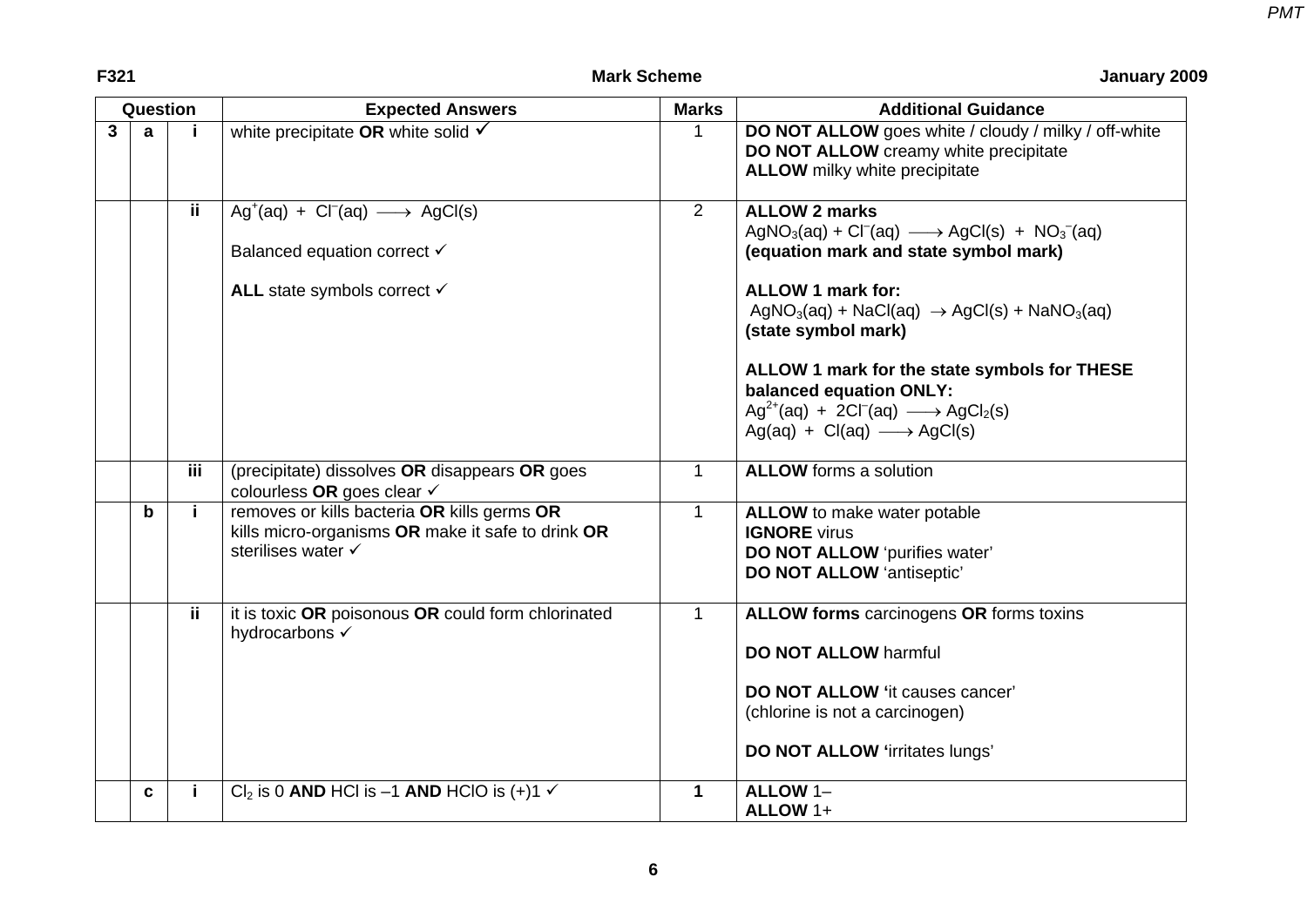| Question |                          | <b>Expected Answers</b>                                                                                                                                                                                                                                                   | <b>Marks</b>   | <b>Additional Guidance</b>                                                                                                                                                                                                                                                                                                     |
|----------|--------------------------|---------------------------------------------------------------------------------------------------------------------------------------------------------------------------------------------------------------------------------------------------------------------------|----------------|--------------------------------------------------------------------------------------------------------------------------------------------------------------------------------------------------------------------------------------------------------------------------------------------------------------------------------|
|          | ii.                      | It has been both oxidised and reduced<br><b>OR</b><br>Its oxidation state has increased and decreased √<br>it has been oxidised (from 0) to $+1$ AND<br>it has been reduced (from 0) to $-1 \checkmark$<br>(These two points together subsume the first marking<br>point) | $\overline{2}$ | <b>ALLOW</b> 'chlorine' OR 'it'<br><b>DO NOT ALLOW chlorIDE</b><br>IF CORRECT OXIDATION STATES IN (i), ALLOW 2<br>marks for:<br>it is oxidised to form HCIO<br>it is reduced to form HCI                                                                                                                                       |
|          | iii.                     | $Cl_2$ + 2NaOH $\rightarrow$ NaClO + NaCl + H <sub>2</sub> O $\checkmark$                                                                                                                                                                                                 | $\mathbf 1$    | <b>IGNORE</b> state symbols                                                                                                                                                                                                                                                                                                    |
| d        | j.                       | $2ClO2 \rightarrow Cl2 + 2O2$<br><b>OR</b><br>$ClO2 \rightarrow \frac{1}{2}Cl2 + O2$                                                                                                                                                                                      | $\mathbf{1}$   | <b>IGNORE</b> state symbols                                                                                                                                                                                                                                                                                                    |
|          | $\overline{\mathbf{ii}}$ | divides each % by correct $A_r$ :<br>i.e. $\frac{1.20}{1.20} \cdot \frac{42.0}{1.20} \cdot 56.8$<br>$1.0$ 35.5 16.0<br><b>OR</b><br>1.20, 1.18, 3.55 √<br>HCIO <sub>3</sub>                                                                                               | $2^{\circ}$    | ALLOW 1 mark for empirical formula of $HCl2O6$<br>(use of atomic numbers)<br><b>ALLOW 1 mark</b> for empirical formula of $H_3Cl_3O$<br>(upside-down expression)<br><b>ALLOW ECF</b> for use of incorrect $A_r$ values to get<br>empirical formula but only if no over-rounding<br>ALLOW 2 marks for correct answer of $HClO3$ |
|          | iii.                     | the oxidation number of chlorine V                                                                                                                                                                                                                                        | $\mathbf 1$    | ALLOW 'the oxidation state of chlorine OR<br>oxidation number of chlorine is 5'<br><b>DO NOT ALLOW</b> 'it' instead of 'chlorine'<br><b>DO NOT ALLOW</b> 'the oxidation state OR number of<br>chlor <b>IDE</b> is 5'                                                                                                           |
|          |                          | <b>Total</b>                                                                                                                                                                                                                                                              | 14             |                                                                                                                                                                                                                                                                                                                                |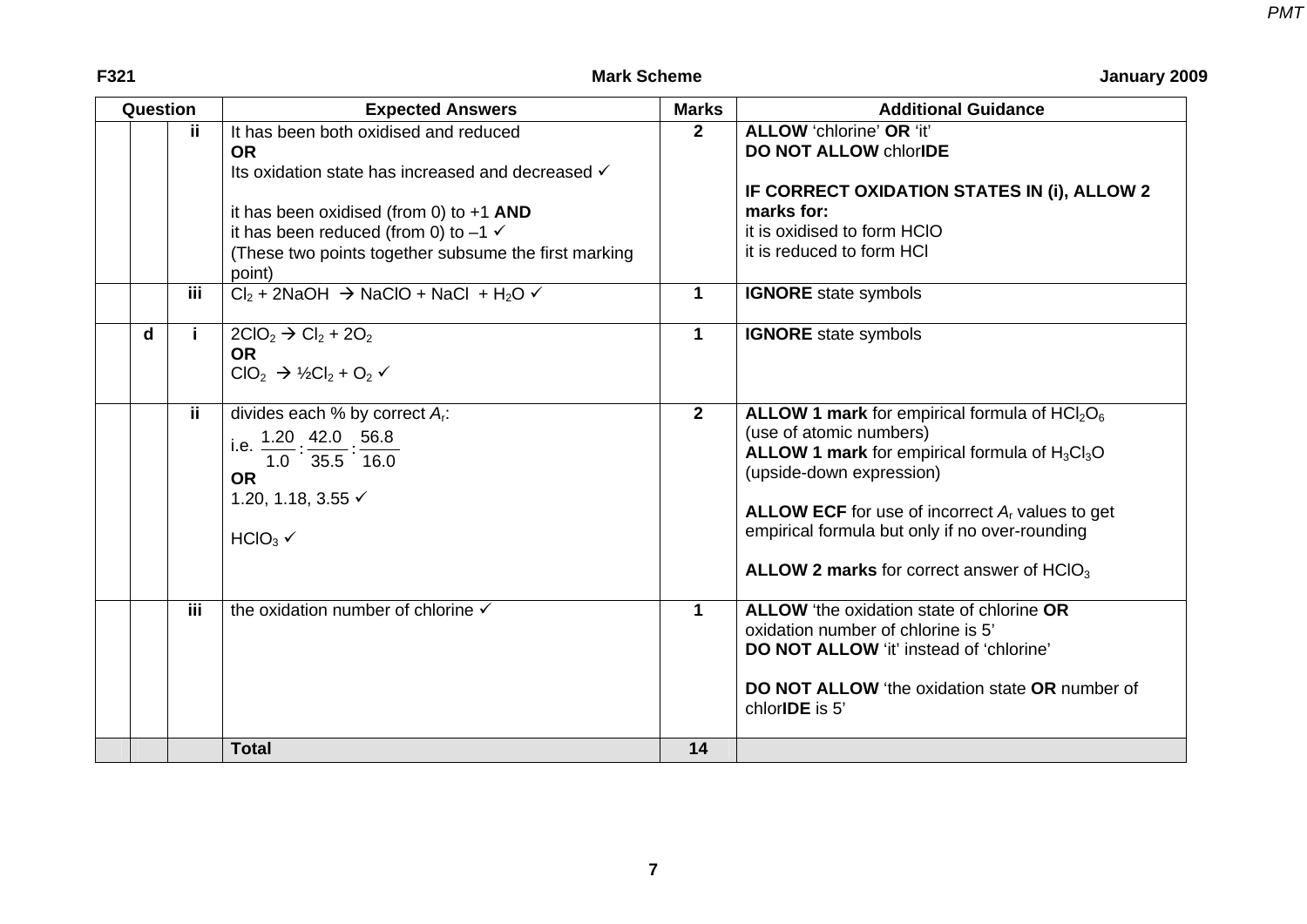| Question |   |     | <b>Expected Answers</b>                                                                                                                                                                                      | <b>Marks</b>   | <b>Additional Guidance</b>                                                                                                                                                                                                                                                                                                                                                                                                                                                 |
|----------|---|-----|--------------------------------------------------------------------------------------------------------------------------------------------------------------------------------------------------------------|----------------|----------------------------------------------------------------------------------------------------------------------------------------------------------------------------------------------------------------------------------------------------------------------------------------------------------------------------------------------------------------------------------------------------------------------------------------------------------------------------|
| 4        | a |     | Magnesium ions have a greater charge√<br>Magnesium has more<br>(delocalised OR outer) electrons√<br>Magnesium has greater attraction between ions and<br>electrons OR has stronger metallic bonds √          | 3              | USE annotations with ticks, crosses, ecf, etc for this<br>part.<br><b>ALLOW REVERSE ARGUMENT</b><br>e.g. sodium ions have a smaller charge<br><b>ALLOW</b> $Mg^{2+}$ / Mg ion / Na ion / Na <sup>+</sup> ion<br>ALLOW 'charge density' as alternative to 'charge'<br><b>ALLOW REVERSE ARGUMENT</b><br>e.g. sodium has fewer electrons<br><b>ALLOW REVERSE ARGUMENT</b><br>e.g. sodium has less attractions between ions and<br>electrons<br>OR has weaker metallic bonds √ |
|          |   | ii. | $Cl2$ OR $S8$ has intermolecular OR van der Waals' forces<br>$S_8$ has stronger intermolecular forces OR van der<br>Waals' forces than Cl <sub>2</sub><br><b>OR</b><br>$S_8$ has more electrons $\checkmark$ | $\overline{2}$ | <b>ALLOW REVERSE ARGUMENT</b> ie CI <sub>2</sub> has weaker<br>intermolecular forces OR van der Waals' forces<br>DO NOT ALLOW comparison involving covalent bonds<br><b>ALLOW REVERSE ARGUMENT</b><br>$Cl2$ has fewer electrons                                                                                                                                                                                                                                            |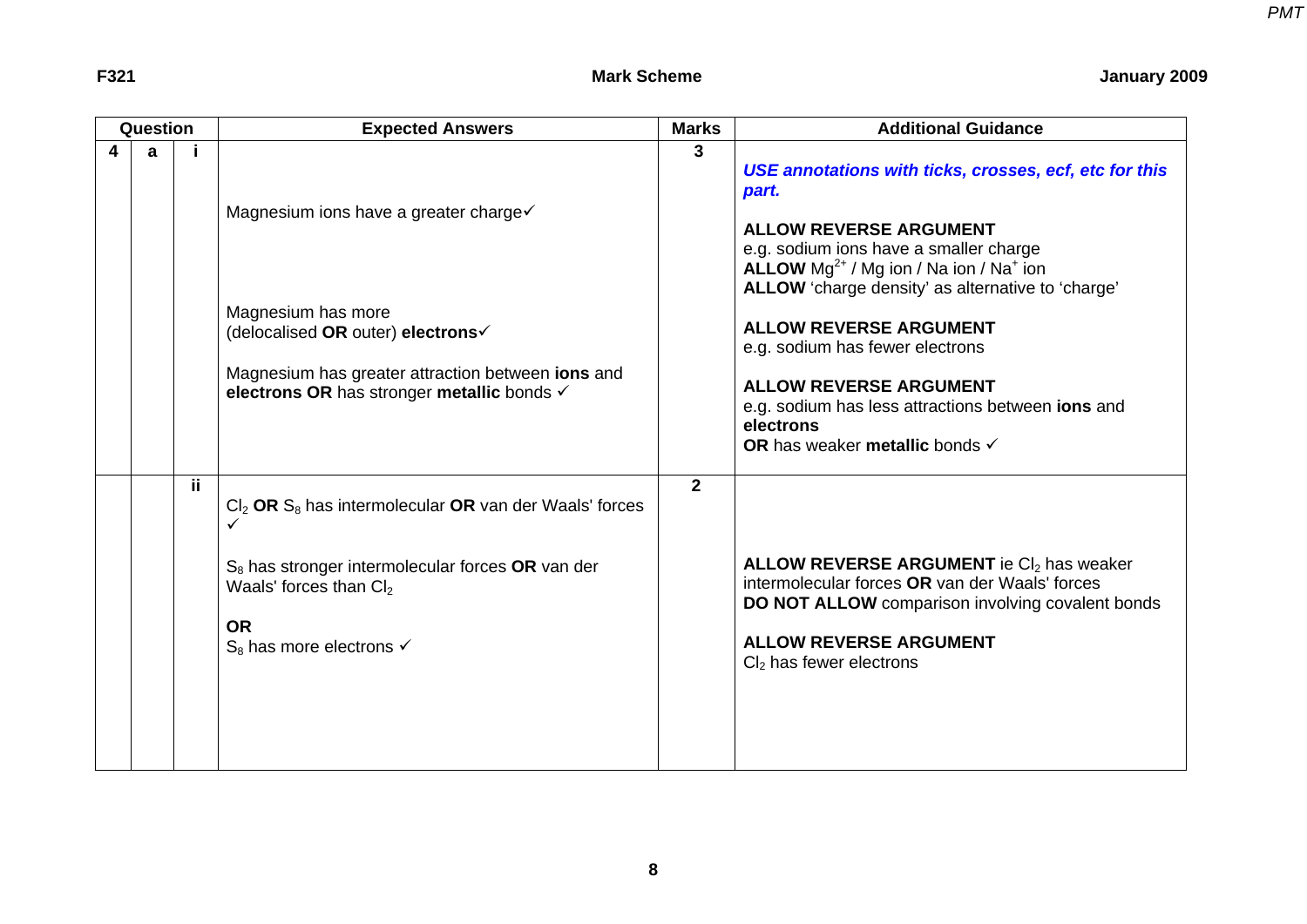#### F321 **Mark Scheme** Mark Scheme January 2009

| Question |  | <b>Expected Answers</b>                                           | <b>Marks</b> | <b>Additional Guidance</b>                                                                                                                                                                                     |  |  |  |
|----------|--|-------------------------------------------------------------------|--------------|----------------------------------------------------------------------------------------------------------------------------------------------------------------------------------------------------------------|--|--|--|
| b        |  | nuclear charge increases/ protons increase √                      |              | USE annotations with ticks, crosses, ecf, etc for<br>this part.<br><b>Nuclear OR proton(s) OR nucleus spelt correctly</b><br><b>ONCE</b>                                                                       |  |  |  |
|          |  | electrons added to the same shell                                 |              | <b>IGNORE</b> 'atomic number increases'<br><b>IGNORE</b> 'nucleus gets bigger'<br>'charge increases' is not sufficient<br>ALLOW 'effective nuclear charge increases' OR<br>'shielded nuclear charge increases' |  |  |  |
|          |  | <b>OR</b><br>screening OR shielding remains the same $\checkmark$ |              | <b>IGNORE</b> reference to atomic radius staying the same                                                                                                                                                      |  |  |  |
|          |  | greater attraction OR greater pull $\checkmark$                   |              | <b>ALLOW</b> shielding is similar<br>DO NOT ALLOW extra shielding                                                                                                                                              |  |  |  |
|          |  |                                                                   |              | A comparison must be included:<br>i.e. 'greater pull', 'more pull', 'held more tightly';                                                                                                                       |  |  |  |
|          |  | <b>Total</b>                                                      | 8            |                                                                                                                                                                                                                |  |  |  |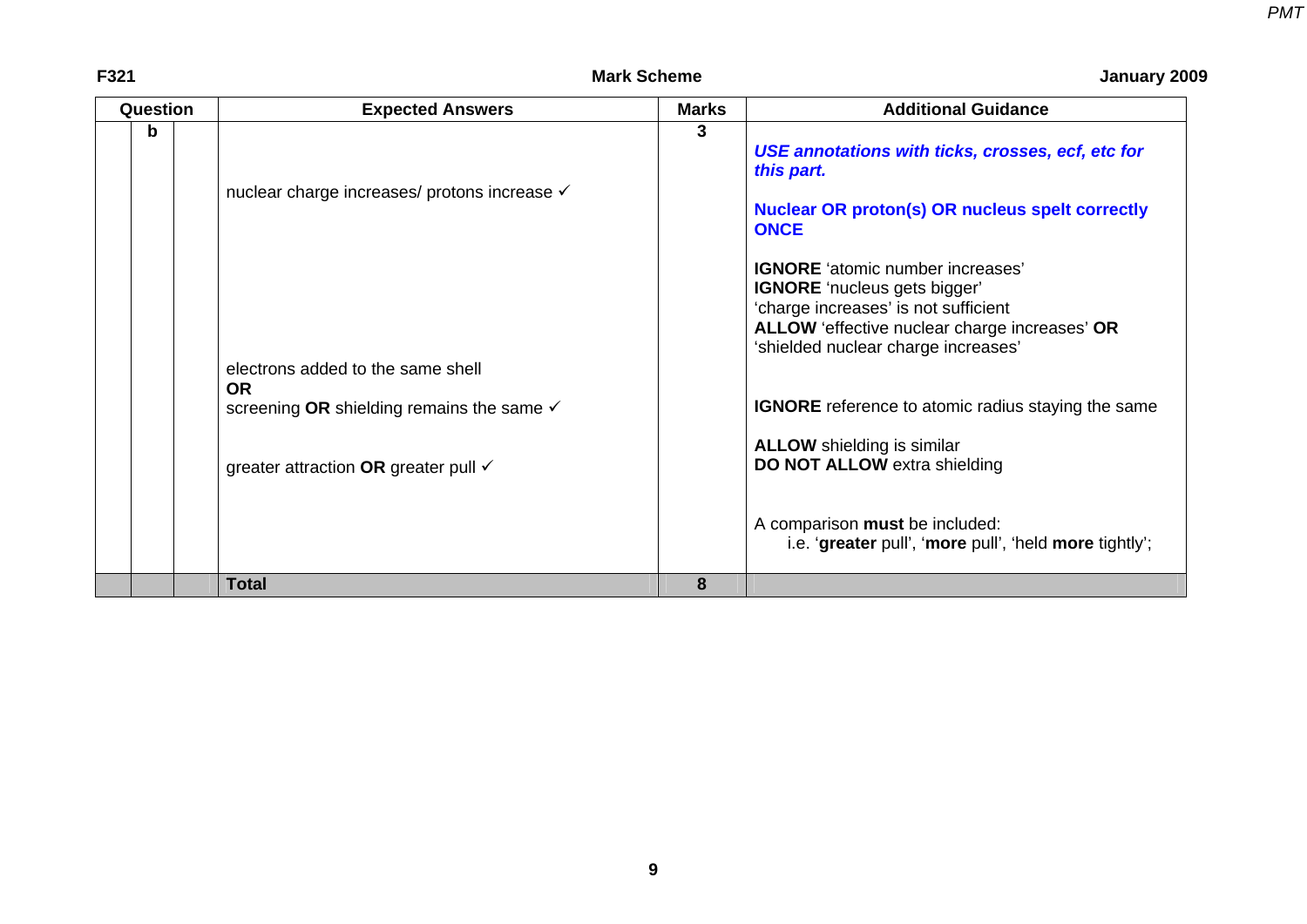| Question |             |                           | <b>Expected Answers</b>                                                                            | <b>Marks</b> | <b>Additional Guidance</b>                                                                                   |  |  |  |
|----------|-------------|---------------------------|----------------------------------------------------------------------------------------------------|--------------|--------------------------------------------------------------------------------------------------------------|--|--|--|
| 5        | a           |                           | BaO √<br>$Ba_3N_2 \checkmark$                                                                      | $\mathbf 2$  | Treat any shown charges as working and ignore.                                                               |  |  |  |
|          |             |                           |                                                                                                    |              | Treat B for Ba as a slip.                                                                                    |  |  |  |
|          | b           |                           | $0.11 \quad \checkmark$<br>137.3                                                                   | $\mathbf{1}$ | mark is for the working out which MUST lead to the<br>correct answer of 8 x $10^{-4}$ up to calculator value |  |  |  |
|          |             | ii.                       | 19.2<br><b>OR</b><br>calculated answer to (b)(i) x 24000 $\checkmark$                              | $\mathbf 1$  | ALLOW 19 up to calculator value.                                                                             |  |  |  |
|          |             | $\overline{\mathbf{iii}}$ | $8.0 \times 10^{-3}$<br><b>OR</b><br>calculated answer to (b)(i) x 10 $\checkmark$                 | $\mathbf{1}$ | ALLOW 8.01 x $10^{-3}$ up to calculator value.                                                               |  |  |  |
|          |             | iv                        | any pH > 7 but <15 $\checkmark$                                                                    | $\mathbf 1$  | ALLOW a correct range of pH.                                                                                 |  |  |  |
|          | C           |                           | Less barium to react OR<br>some barium has already reacted √                                       | $\mathbf 1$  | ALLOW less volume because contains some BaO or<br>Ba <sub>3</sub> N <sub>2</sub>                             |  |  |  |
|          | $\mathbf d$ |                           | reactivity increases (down the group) $\checkmark$                                                 | 5            | USE annotations with ticks, crosses, ecf, etc for<br>this part.                                              |  |  |  |
|          |             |                           | atomic radii increase OR<br>there are more shells v<br>there is more shielding OR more screening v |              | <b>DO NOT ALLOW</b> more orbitals OR more sub-shells                                                         |  |  |  |
|          |             |                           | the nuclear attraction decreases OR<br>Increased shielding and distance outweigh the               |              | <b>More'</b> is essential<br>ALLOW 'more electron repulsion from inner shells'                               |  |  |  |
|          |             |                           | increased nuclear charge √<br>easier to remove (outer) electrons OR                                |              | ALLOW 'nuclear pull'<br>IGNORE any reference to 'effective nuclear charge'                                   |  |  |  |
|          |             |                           | ionisation energy decreases √                                                                      |              | ALLOW easier to form positive ion                                                                            |  |  |  |
|          |             |                           | <b>Total</b>                                                                                       | 12           |                                                                                                              |  |  |  |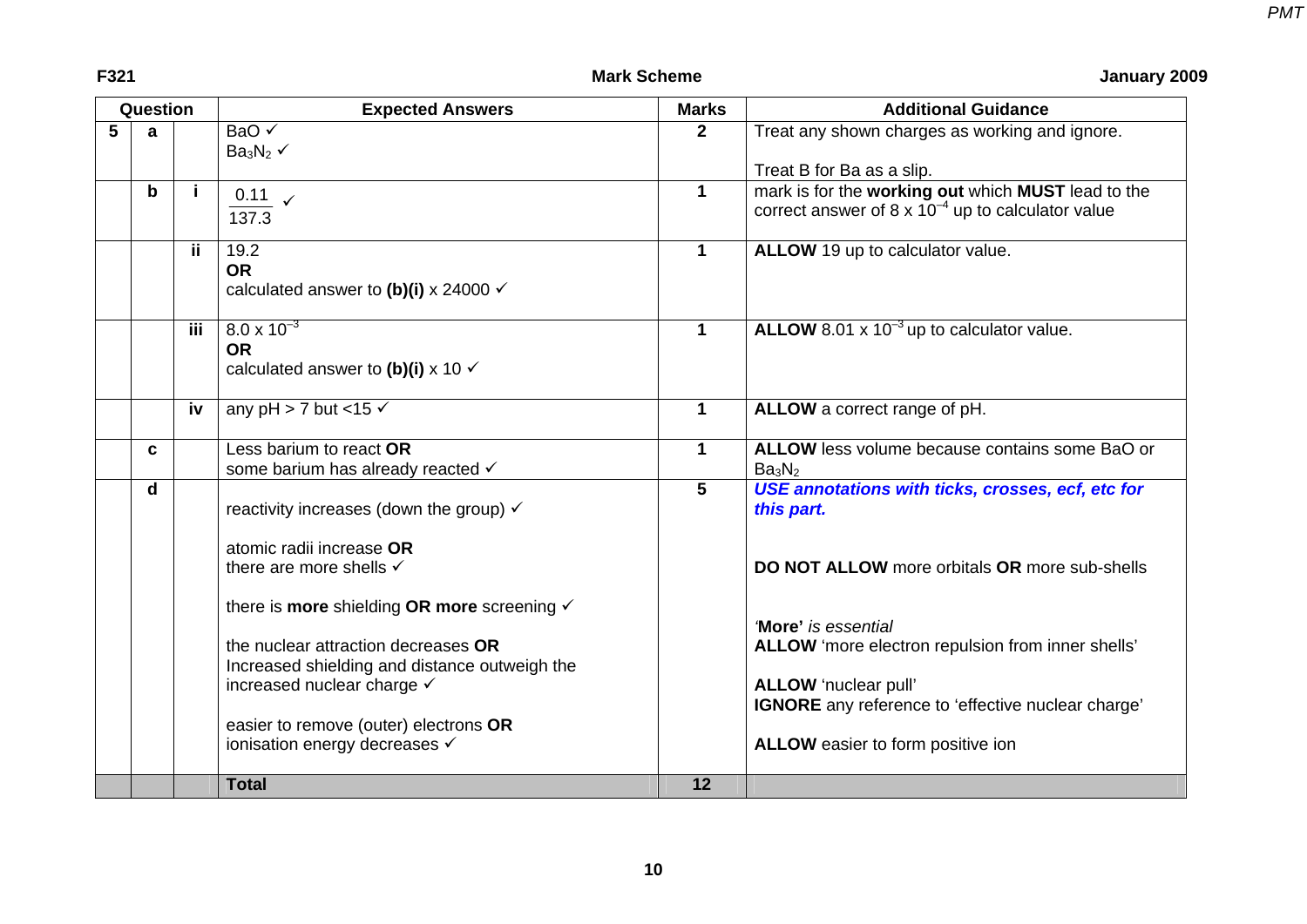## <span id="page-13-0"></span>**Grade Thresholds**

#### **Advanced GCE Chemistry A (H034) January 2009 Examination Series**

#### **Unit Threshold Marks**

|      | Unit | <b>Maximum</b><br><b>Mark</b> |    | N  |    |          |         |  |
|------|------|-------------------------------|----|----|----|----------|---------|--|
| F321 | Raw  | 60                            | 46 | 40 | 34 | າຂ<br>20 | ົ<br>∠∪ |  |
|      | JMS  | 90                            | _  | 63 | 54 | 45       | 36      |  |

#### **Specification Aggregation Results**

The specification will be aggregated for the first time in June 2009.

For a description of how UMS marks are calculated see: [http://www.ocr.org.uk/learners/ums\\_results.html](http://www.ocr.org.uk/learners/ums_results.html)

Statistics are correct at the time of publication.